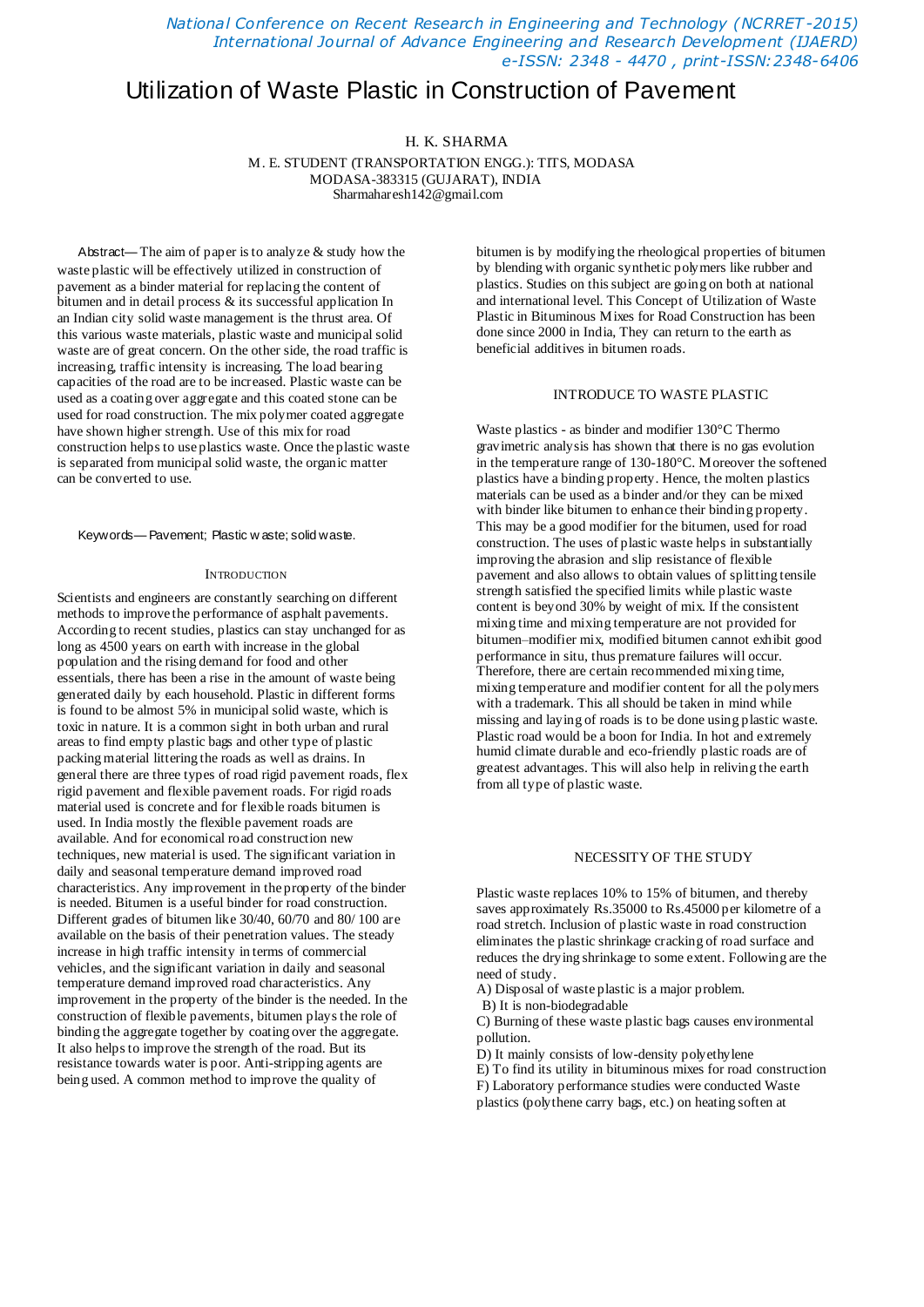around d on bituminous mixes. Laboratory studies proved that waste plastic enhances the property of the mix G) Improvement in properties of bituminous mix provides the solution for disposal in a useful way.

#### METHODOLOGY

Following Tests were conducted to investigate the properties of the aggregate as well as bitumen.

## TESTS FOR AGGREGATE

-Sieve Analysis of Aggregates

-Specific Gravity & Water Absorption Test [IS: 2386 (Part 3) 1963]

- Aggregate Impact Value Test [IS: 2386 (part 4) 1963]
- Aggregate Crushing Value [IS: 2386 (Part 4) 1963]
- Flakiness & Elongation Index Test [is: 2386 (part 1) 1963]

## TESTS FOR BITUMEN

- Penetration Test [Is: 1203-1978]

- Softening Point Test [Is: 1205-1978]

- Ductility Test [IS: 1208-1978]

- Viscosity Test:

- Flash Point and Fire Point

## MATERIALS USED

1) AGGREGATE: Aggregate of 20mm, 10 mm. Stone Dust and Lime as Filler

2) BITUMEN : 60/70, 80/100 grade bitumen

3) WASTE PLASTIC: Waste plastic in the shredded form.

## TESTS CONDUCTED ON MATERIALS

1. Bitumen:

i) Penetration Test – 35 mm ii) Ductility Test – 6.5 N/mm<sup>2</sup> iii) Softening Point Test – 70˚ C iv) Flash & Fire Point – 265˚ C & 290˚ C

2. Aggregate:

i) Specific Gravity - 2.82 ii) Water Absorption Test - 2.1 % iii) Impact Value Test - 8.77 % iv) Abrasion Test – 15.7 %

3. Plastic:

3.1 Types of Plastics: -PET, polyethylene terephthalate -HDPE, high-density polyethylene -PVC, polyvinyl chloride -LDPE, low-density polyethylene -PP, polypropylene -PS, polystyrene

3.2 Waste plastic shredding:

Shredding is the process of cutting the plastic into small sizes between 2.36mm to 4.75mm with the help of the plastic shredding machine viz. Agglomerater and Scrap Grinder. In Agglomerater, thin films of poly-ethylene and polypropylene carry bags are shredded and in Scrap Grinder a solid plastic material are shredded i.e. plastic bottles, drip lines, electric cable lines etc.

3.3 Details of Shredding Machine:

a) Agglomerator: For shredding of poly-ethylene "Agglomerator" is used. In this process a thin plastic waste carry bags cut in small pieces with the help of fix and rotator blades this whole process required 20-25 minutes for shredding.

b) Specification of Agglomerator:

- Vessels size 600mm dia. X 900mm ht.

- Rotatory knives-4.

- Fix knives -6.

-Ph induction A.C. motor-30hpmake Crompton greaves

ATK 222 Model SE/A2 30 HP.

- Length of blade-200mm.

| Type Of<br>Plastic                                               | Formation (gm/cm3) | DensityChemical Softening | point                          |
|------------------------------------------------------------------|--------------------|---------------------------|--------------------------------|
| Low<br>Density<br>Poly-<br>ethylene<br><b>Plastic</b><br>(LDPEP) | $(-CH2-CH2-n)$     | $0.9$ to $0.95$           | $100^\circ$ C to $120^\circ$ C |
| High<br>Density<br>Poly-<br>ethylene<br>Plastic<br>(HDPEP)       | $(-CH2=CH2)n$      | 0.95 to 0.96              | $120^\circ$ C to $130^\circ$ C |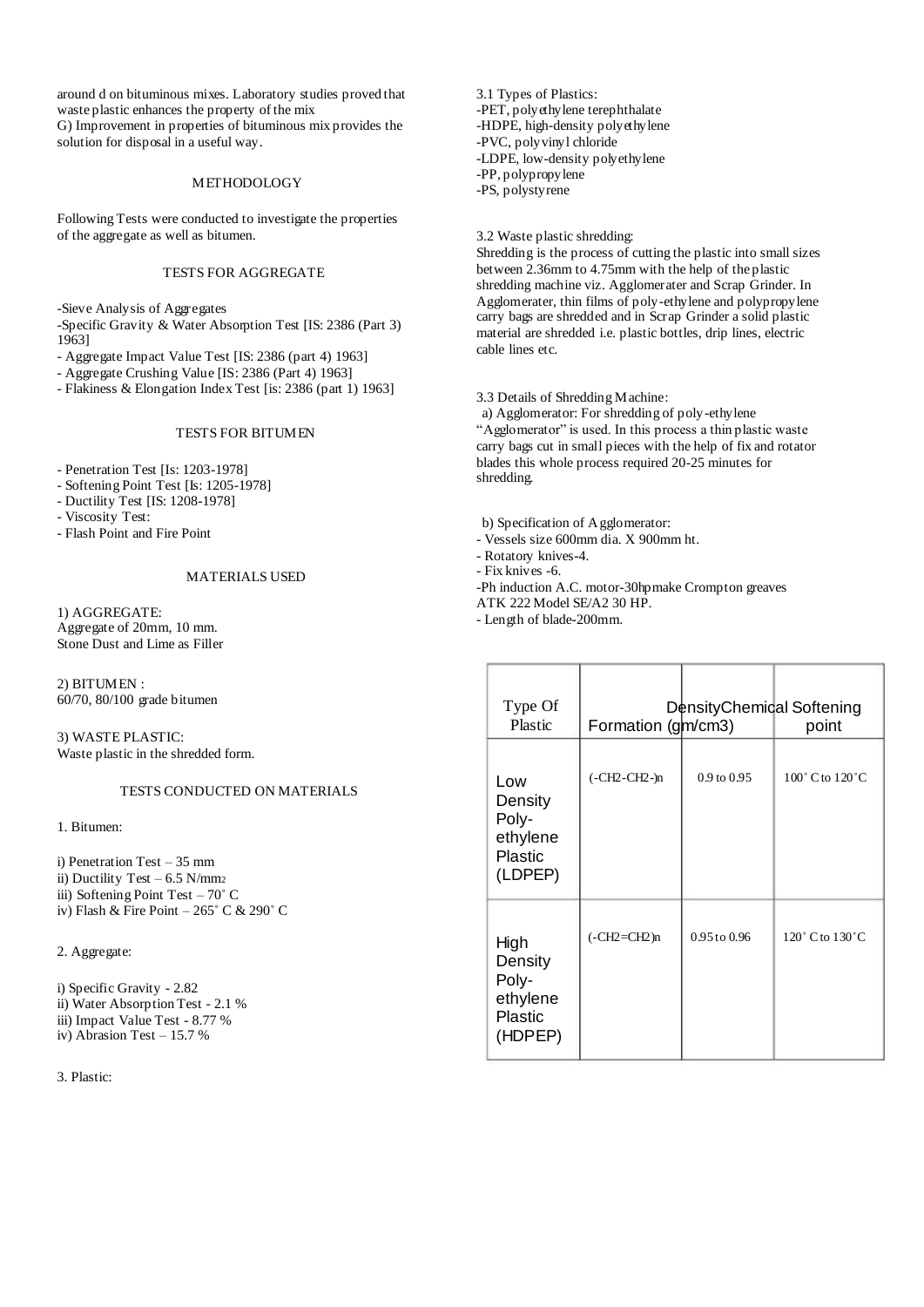## DISCUSSION AND RESULTS

On the basis of above methodology, various aspects regarding the Polymer coated aggregates are being discussed below:

#### Aggregate Impact Value

The coating of plastics improves Aggregate Impact Value, thus improving the quality of the aggregate. Moreover a poor quality of aggregate can be made useful by coating with polymers. It helps to improve the quality of flexible pavement. This shows that the toughness of the aggregate to face the impacts. Its range should be less than 10%.



Graph: Comparison of Aggregate Impact Value Test Results

## AGGREGATE CRUSHING VALUE

The aggregate with lower crushing value indicate a lower crushed fraction under load and would give a longer service life to the road. Weaker aggregate would get crushed under traffic load. It is clearly seen from Table- that plastic coated aggregates shows the lower crushing value and which can be withstand to traffic load more efficiently than the plain aggregates. The results show that the aggregates are within the range according to ISS. Its range should be less than 30-35%.



Graph: Comparison of Aggregate Crushing Value Test Results

## SPECIFIC GRAVITY

The specific gravity of an aggregate is an indirect measure of its strength. The more specific gravity the more is the strength. The value of specific gravity of plain aggregate is less as

compare to that of plastic coated aggregate. Since aggregates having low specific gravity are generally weaker than those with higher specific gravity values, the results say that the specific gravity of the aggregates are increased increasing its strength. Its range should be within 2.5-3.0%.



Graph: Comparison of Specific Gravity Test Results

#### WATER ABSORPTION

The aggregate is chosen also on the basis of the moisture absorption capacity. The aggregate when coated with plastics improved its quality with respect to moisture absorption. The coating of plastic decreases the moisture absorption and helps to improve the quality of the aggregate and its performance in the flexible pavement. The results show that the moisture absorption of the aggregate is within the range of IRC specifications which reduced to nil due to coating. Its range should be less than 10%.



Graph: Comparison of Water Absorption Test Results.

#### LOS ANGELES ABRASION VALUE

The repeated movement of the vehicle will produce some wear and tear over the surface of pavement. This test gives that wear and tear in percentage. Under this study the percentage of wear and tear values of plastic coated aggregate is found to be in decreasing order with respect to the percentage of plastics. When the Los Angeles abrasion value of plain aggregate value is compared with the plastic coated aggregates the values are less for coated aggregates. The results obtained are within the range hence can be used for the construction. Its range should be less than 35%.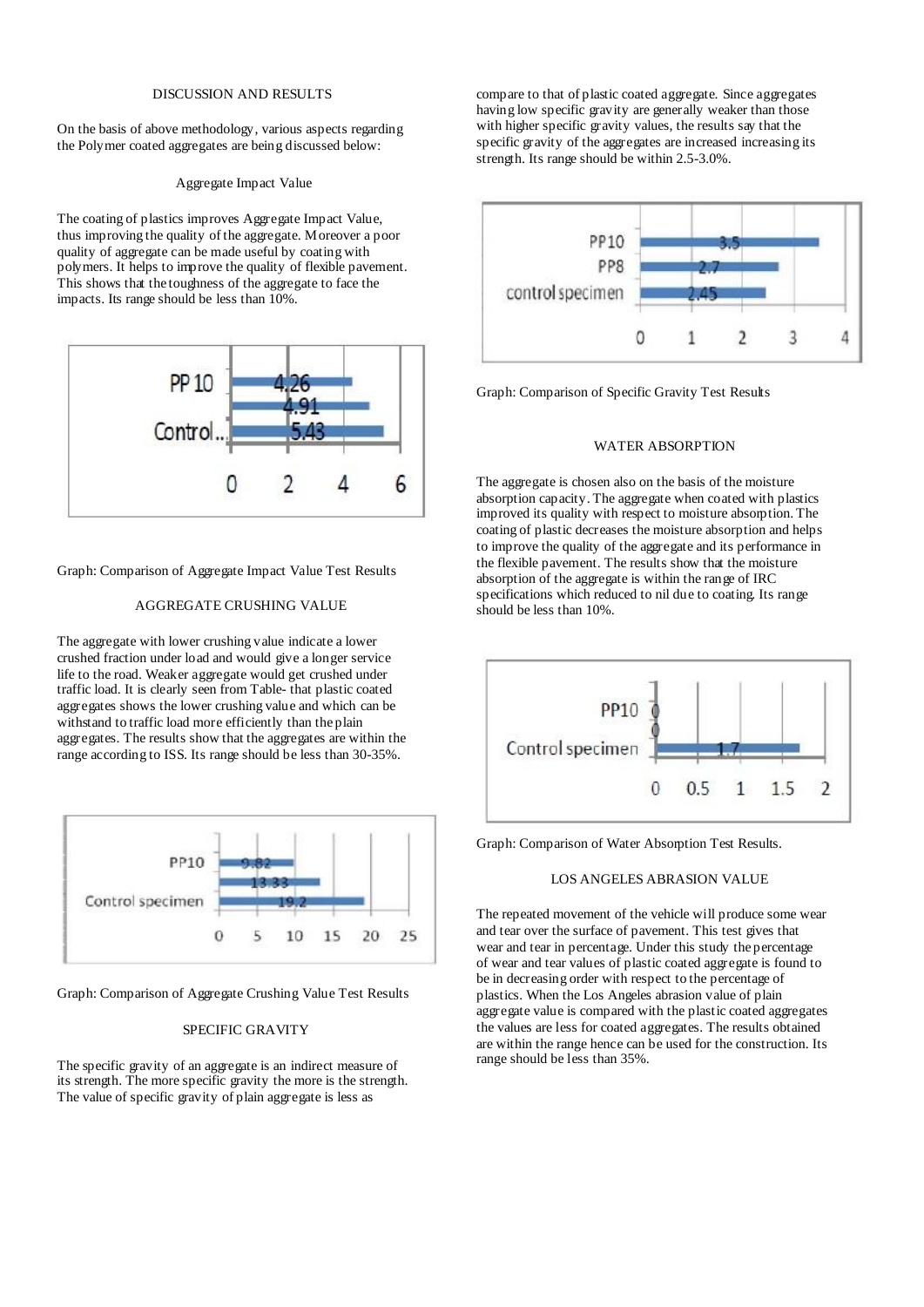

Graph: Comparison of Los Angeles Test Results 4

#### **CONCLUSION**

The generation of waste plastics is increasing day by day. The major polymers namely polyethylene, polypropylene, polystyrene show adhesion property in their molten state. Plastics will increase the melting point of the bitumen. The waste plastic bitumen mix forms better material for pavement construction as the mix shows higher Marshall Stability value and suitable Marshall Coefficient. Hence the use of waste plastics for pavement is one of the best methods for easy disposal of waste plastics.

The use of the innovative technology not only strengthened the road but also increased the road life as well as will help to improve the environment and also creating a source of income. Plastic roads would be a boon for India's hot and extremely humid climate, where temperatures frequently cross 50°C and torrential rains create havoc, leaving most of the roads with big potholes. It is hoped that in near future we will have strong, durable and eco-friendly roads which will relieve the earth from all type of plastic-waste. In short we can conclude that, using plastic waste in mix will help reduction in need of bitumen by around 10%, increase the strength and performance of road, avoid use of anti stripping agent, avoid disposal of plastic waste by incineration and land filling and ultimately develop a technology, which is eco friendly. Increased traffic conditions will and are reducing the life span of roads. Plastic roads are means of prevention and ultimately will be the cure. It will save millions of dollars in future and reduce the amount of resources used for construction.

#### Acknowledgment

The authors are grateful to many persons who provided assistance with this paper and the study upon which it draws. Especially thankful to the Dr. H. R. Varia sir, Principle of Tatva Institute of Technological studies, Modasa, for their contributions to this study, and for their valuable support during the making of this paper.

## **REFERENCES**

Afroz Sultana S K, K.S.B. Prasad "Utilization of Waste Plastic as a Strength Modifier in Surface Course of Flexible and Rigid Pavements" International Journal of Engineering Research and Applications (IJERA) ISSN: 2248 1

- $\overline{2}$ P K Jain, Shanta Kumar & J B Sengupta, "Mitigation of rutting in bituminous roads by use of waste polymeric packaging materials" Indian Journal of Engineering & Materials Sciences Vol. 18, June 2011, pp. 233-238
- 3 R Vasudevan., Nigam S.K., Velkennedy R., Ramalinga Chandra Sekar A.,Sundarakannan B. "Utilization of Waste Polymers for Flexible Pavement and Easy Disposal of Waste Polymers", International Conference on Sustainable Solid Waste Management, 5 - 7, Chennai, India pp-105-111, 2007.

Dr. Y. P. Gupta, Chairman, YASTK, and Consultant, Allahabad bypass project Professor (Rtd.) Civil Engineering, MNNIT, Allahabad, and Shailendra Tiwari

- & J. K. Pandey, QC Engineer HCC Ltd and BCEOM, Allahabad Bypass Project. Al-Hadidy A.I., Yi-qiu Tan (2009), "Effect of polyethylene on life of flexible pavements",
- 5 Construction and Building Materials, Vol. 23 Aravind K. , Das Animesh, (2007), "Pavement design with central plant hot-mix recycled asphalt mixes",
- 6 Construction and Building Materials, Vol. 21, Dept. of Civil Engg., Indian Institute of Technology Kanpur, India, pp 928–936.

Dhodapkar A N., (Dec. 2008), "Use of waste plastic in road construction", Indian Highways, Technical paper, Journal, P No.31-32.

- 7 Dun Qiao.,(2010), "Utilization of sulfate-rich solid wastes in rural road construction in the Three Gorges Reservoir", Resources, Conservation and Recycling,
- 8 9 Vol.54, College of Materials Science and Engineering, Chongqing University, China, pp 1368–1376. I.Vegas, J.A. Iban˜ez, J.T. San Jose´, A. Urzelai.,(2008), "Construction demolition wastes, Waelz slag and MSWI bottom ash: A comparative technical analysis as material for road construction", Waste Management, Vol. 28, pp
- 565–574. Khan Amjad, Gangadhar, Murali Mohan Murali and Raykar Vinay,(1999) "Effective Utilization of Waste Plastics
- 10 in Asphalting of Roads", R.V. College Of Engineering, Bangalore.
- M. Wahlstroem.,(Oct 1999), "Environmental quality assurance system for use of crushed mineral demolition Wastes in road constructions", Waste Management, Vol. 20, pp 225-232.

11 R. Vasudevan.,(2011), "A technique to dispose waste plastics in an ecofriendly way – Application in

- constructionof flexible pavements", Construction and Building Materials, Vol. 28, Department of Chemistry, ThiagarajarCollege of Engineering, Madurai, Tamil Nadu, India, pp 311–320.
- 12 Sangita.,(2011), "Effect of waste polymer modifier on the properties of bituminous concrete mixes", Construction and Building Materials, Vol. 25, Central Road Research Institute, New Delhi, India, pp 3841–

13